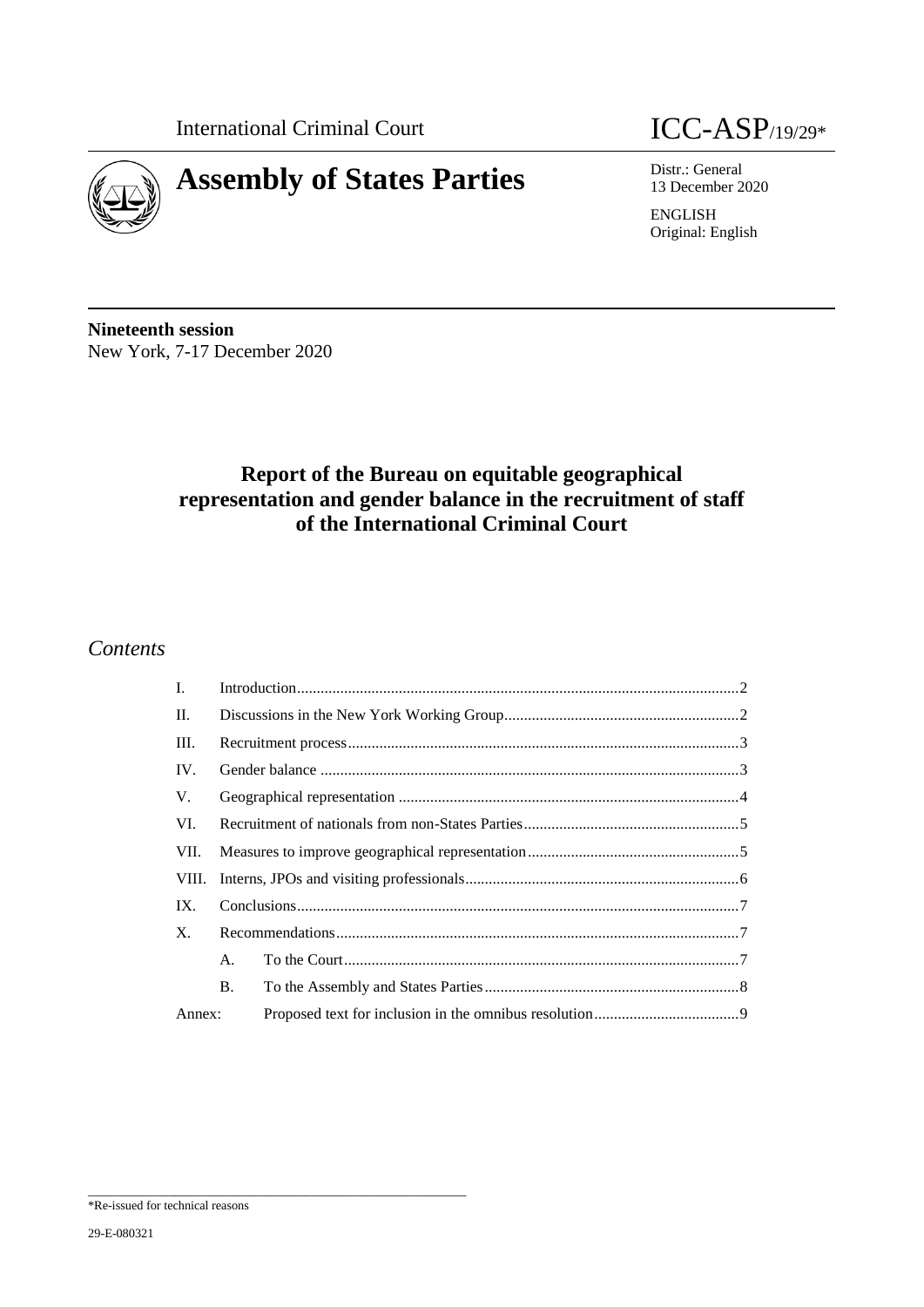# <span id="page-1-0"></span>**I. Introduction**

1. The Rome Statute provides that the International Criminal Court ("the Court") shall ensure the highest standards of efficiency, competency and integrity, and shall have regard to fair representation of women and men for all positions, representation of the principal legal systems of the world for legal positions, and equitable geographical representation for positions in the professional category. The selection procedure is determined by the criteria set forth in articles 44(2) and 36(8) of the Rome Statute and resolution ICC-ASP/1/Res.10 of the Assembly of States Parties ("the Assembly").

2. As decided by the Assembly, the system of desirable ranges applied by the Court is based on the system of the United Nations. The ranges are calculated on the basis of a State's financial contribution to the budget of the Court and of a State's population size, both criteria in relation to the total membership of the Rome Statute.

3. At its eighteenth session, in resolution ICC-ASP/18/Res.6 on "Strengthening the International Criminal Court and the Assembly of States Parties", the Assembly "request[ed] the Bureau to continue engaging with the Court to identify ways to improve equitable geographical representation and gender balance in professional posts, as well as to remain seized of the issue of geographical representation and gender balance, and to report thereon to the nineteenth session of the Assembly."<sup>1</sup> In addition, in resolution ICC-ASP/18/Res.7 on the "Review of the International Criminal Court and the Rome Statute System", the Assembly requested the Bureau, through its working groups and facilitations, to address, inter alia, the issue of "equitable geographical representation and gender balance" as a matter of priority in 2020, and to report back to the Assembly at its next regular session on progress achieved.<sup>2</sup>

4. The mandate on the issue of geographical representation and gender balance was allocated by the Bureau of the Assembly to the New York Working Group and Mrs. Kristina Pelkiö (Czech Republic) was reappointed as facilitator on this issue by the Bureau on 6 February 2020.

# <span id="page-1-1"></span>**II. Discussions in the New York Working Group**

5. The facilitator convened a meeting on 9 November 2020 which was open to States Parties, Observer States and civil society. The meeting was held via remote-link due to the limitations imposed by COVID-19. At that meeting, staff from the Human Resources Section of the Registry presented relevant aspects of the annual report of the Court on Human Resources Management,<sup>3</sup> as well as updated statistics and an overview of the Court's efforts to achieve equitable geographical representation and gender balance. Delegations also had an opportunity to discuss proposed text for the omnibus resolution, which is annexed to this report.

6. At the meeting on 9 November, States Parties emphasized the importance of receiving the annual report on Human Resources Management from the Court as early as possible so that its contents could be properly considered in advance of the next Assembly session. In this regard, a request was made for the report to be made available by May each year.

7. States Parties noted that the report of the Independent Expert Review of the International Criminal Court and the Rome Statute System<sup>4</sup> contained a number of important recommendations relevant to the topic of geographical distribution and gender balance and suggested that the facilitation on geographical representation and gender balance will consider recommendations falling within its ambit. In particular, it was noted that the Independent Experts recommended that the Court adopt a system of tenure for positions of P-5 and above.<sup>5</sup> States Parties looked forward to considering those recommendations as part of the wider consideration of that report. A request was made for the Registry to begin

 $\overline{a}$ 

<sup>1</sup> ICC-ASP/18/Res.6, annex I, para. 13(d).

<sup>2</sup> ICC-ASP/18/Res.7, para. 18.

<sup>3</sup> ICC-ASP/19/4.

<sup>4</sup> ICC-ASP/19/16.

<sup>5</sup> ICC-ASP/19/16, recommendation 104.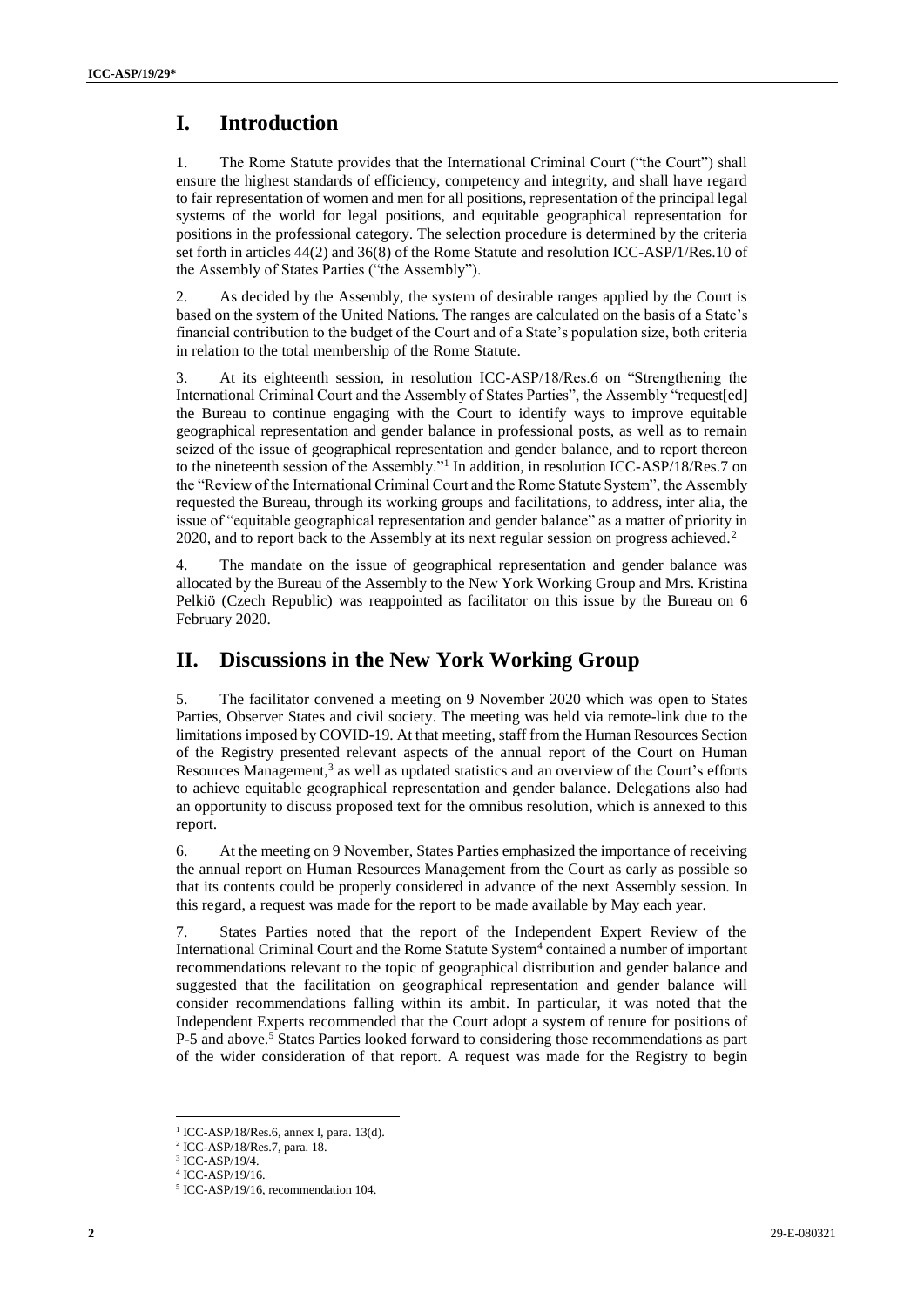considering and evaluating the report from its perspective, including the kinds of measures which would need to be taken in order to implement a tenure system for new recruitments.

8. The facilitator also held bilateral meetings with interested delegations, aimed at providing specific information on statistics relevant to their respective States. As in previous years, the facilitation served, among other matters, as a platform to raise awareness on the staffing of the Court and provide updates regarding fluctuations of staffing.

## <span id="page-2-0"></span>**III. Recruitment process**

9. As at 30 September 2020, the Court had 497 staff members from 92 different nationalities in established professional posts (excluding the three elected officials and language staff). As at the same date, 45 established professional posts were vacant.<sup>6</sup>

10. Representatives of the Human Resources Section provided States with background information regarding the functioning of the recruitment process. It was advised that, in accordance with the Rome Statute, the Court selects the most qualified candidates and, when candidates perform equally well, the recruiting panel considers geographical and gender representation. It was stressed that diversity is also relevant for the composition of the panels, and that its members are provided with information regarding under- and over-represented countries, in an effort to ensure that nationals from these countries are properly considered for shortlisting.

## <span id="page-2-1"></span>**IV. Gender balance**

11. As at 30 September 2020, female staff comprised 49.2 per cent of the Court's professional staff, while male staff comprised 50.8 per cent. Throughout the years, there had been some stability regarding gender balance at the Court,<sup>7</sup> however, imbalance in the staff composition within some Court programmes<sup>8</sup> and severe under-representation of female staff in positions P-5 and above<sup>9</sup> had been identified. While female staff constituted more than 50 per cent of staff at the P-1 (80 per cent) and P-2 (62 per cent) levels in 2019, female staff were severely under-represented at the higher levels: only 11 per cent of staff at the D-1 level were female, 30 per cent at the P-5 level, 37 per cent at the P-4 level, and 46 per cent at the  $P-3$  level.<sup>10</sup>

12. The Court noted that although the quality of female candidates was not lower than that of male candidates, the pool of the latter for senior-level posts tended to be lower,  $\frac{11}{1}$  so measures aimed at increasing applications from female candidates had been adopted.

13. In order to contribute to better understanding and addressing this situation, the Court had established a "Mentoring Programme for Women" which aimed at supporting women in strengthening professional networks and defining and pursuing career aspirations with the coaching and support of an experienced mentor. The Court also planned to establish a "Focal Point for Women" in 2020 and to initiate training programmes on gender awareness and unconscious bias for managers involved in recruitment. The Focal Point for Women would assist and advise on addressing systemic organizational issues which may present obstacles for the career progression of women and, together with training programmes, would be instrumental for identifying and addressing potential unconscious bias. In relation to the Focal Point for Women and the activities related to the establishment of this role, the heads of Organ of the Court (the Prosecutor, President and Registrar) had joined the Gender

<sup>6</sup> Information provided by the Human Resources Section in the virtual meeting with the New York Working Group on 9 November 2020, and included in the presentation which was subsequently circulated to States Parties.

<sup>7</sup> Ibid. Percentage of male and female staff per year: 2014: 53.5%-46.5%; 2015:56.2%-43.8%; 2016: 52.9%-

<sup>47.1%; 2017: 53.6%-46.4%; 2018:52.8%-47.2%; 2019: 52.7%-47.3%).</sup>

<sup>8</sup> Ibid. Percentage of male and female staff per organ as of 30 September 2020: Judiciary: 35%-65%; Office of the Prosecutor: 47%-53%; Registry 58%-42%; Secretariat of the Assembly of States Parties: 56%-44%; Secretariat of the Trust Fund for Victims: 33%-67%; IOM 33%-67%; Office of Internal Audit 25%-75%.

<sup>9</sup> Ibid. As of 30 September 2020 the percentage of female staff at P-5 or above positions was 23.5% while for male staff it was 76.5%. 10 ICC-ASP/19/4, para. 67.

<sup>&</sup>lt;sup>11</sup> Op. cit. 7. In 2020, 38 per cent of applications for P-4 and P-5 positions were from female candidates and 62 per cent were from male candidates.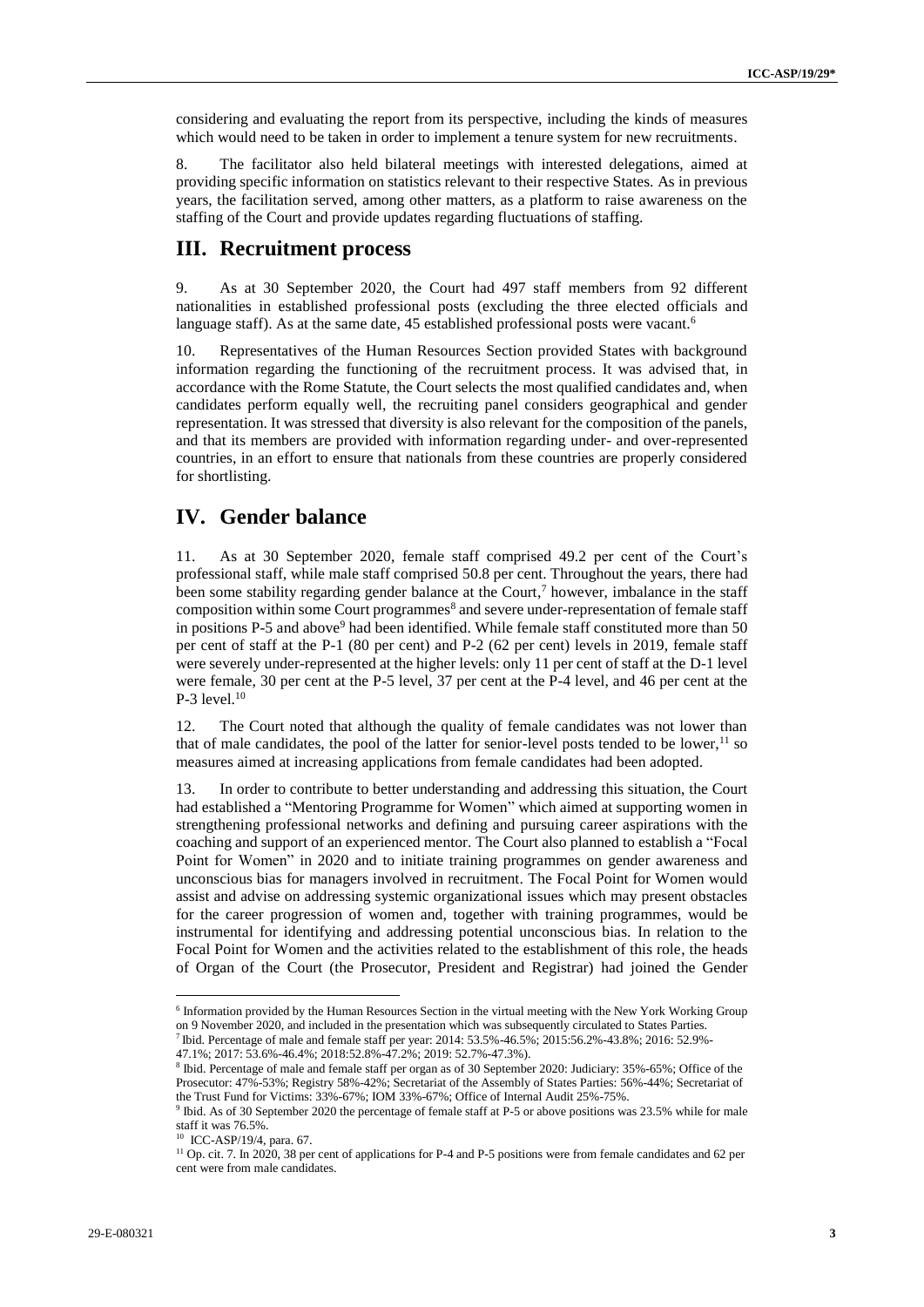Champion Leadership Network, bringing together female and male decision-makers determined to break down gender barriers and make gender equality a working reality in their spheres of influence.

14. At its thirty-fifth session, the Committee on Budget and Finance made various observations regarding gender balance and recommended that the Court continue its efforts directed at narrowing gender imparity at the senior professional posts.<sup>12</sup>

# <span id="page-3-0"></span>**V. Geographical representation**

15. As of 30 September 2020, 92 nationalities were represented in the professional staff of the Court, of which: 20 nationalities were in balance with their targets; 23 nationalities were under-represented; 24 were over-represented; and 56 nationalities were not represented. The remaining 25 nationalities of the professional staff corresponded to States not Parties to the Rome Statute.<sup>13</sup>

16. As at 30 September 2020, in terms of absolute distribution, 89 staff were nationals from the African Group, 31 from the Asia-Pacific Group, 47 from the Eastern European Group, 33 from the Latin American and Caribbean Group (GRULAC), and 296 from the Western European and Others Group (WEOG).<sup>14</sup>

17. As at 30 September 2020, the number of staff per post, per region, was as follows:<sup>15</sup>

D-1 (9): one from the African Group, one from the Asia-Pacific Group, two from GRULAC, and five from WEOG, with the Eastern European Group not represented; with an over-representation of GRULAC and WEOG nationals.<sup>16</sup>

(b) P-5 (42): eight from the African Group, one from the Asia-Pacific Group, two from the Eastern European Group, one from GRULAC and 30 from WEOG; with an overrepresentation of African Group and WEOG nationals.

(c) P-4 (81): 17 from the African Group, six from the Asia-Pacific Group, six from the Eastern European Group, six from GRULAC, and 46 from WEOG; with African Group and WEOG nationals being over-represented.

P-3 (170): 35 from the African Group, ten from the Asia-Pacific Group, 11 from the Eastern European Group, 12 from GRULAC and 102 from WEOG; with the African Group and WEOG being over-represented.

(e) P-2 (161): 23 from the African Group, seven from the Asia-Pacific Group, 19 from the Eastern European Group, ten from GRULAC, and 102 from WEOG; with WEOG nationals over-represented.

(f) P-1 (33): five from the African Group, six from the Asia-Pacific Group, nine from the Eastern European Group, and 11 from WEOG, and one from GRULAC; with African Group, Eastern European Group and WEOG nationals over-represented.

18. While acknowledging that significant challenges to achieve equitable geographical representation persist, the Court underlined that its efforts have resulted in some signs of improvement in recent years, at least in relation to non-represented countries. The number of non-represented countries remained the same from 2019 to 2020.

19. From a broader perspective, the data regarding a five-year overview<sup>17</sup> indicated that geographical representation remained relatively stable. This reveals the chronic nature of the

 $\overline{a}$ 

<sup>&</sup>lt;sup>12</sup> ICC-ASP/19/15, para. 213.

<sup>13</sup> Op. cit. 7.

<sup>&</sup>lt;sup>14</sup> Information provided by Human Resources Section to the facilitator. It should be noted that these figures do not include staff on professional level language posts.

<sup>&</sup>lt;sup>15</sup> Information updated by Human Resources Section to the facilitator.

<sup>&</sup>lt;sup>16</sup> In this case, whether a region is over or under represented is determined by the percentage of individuals from a certain region who occupy the posts, compared to the percentage that human resources has determined as the target for the region.

<sup>&</sup>lt;sup>17</sup> Op cit. 7.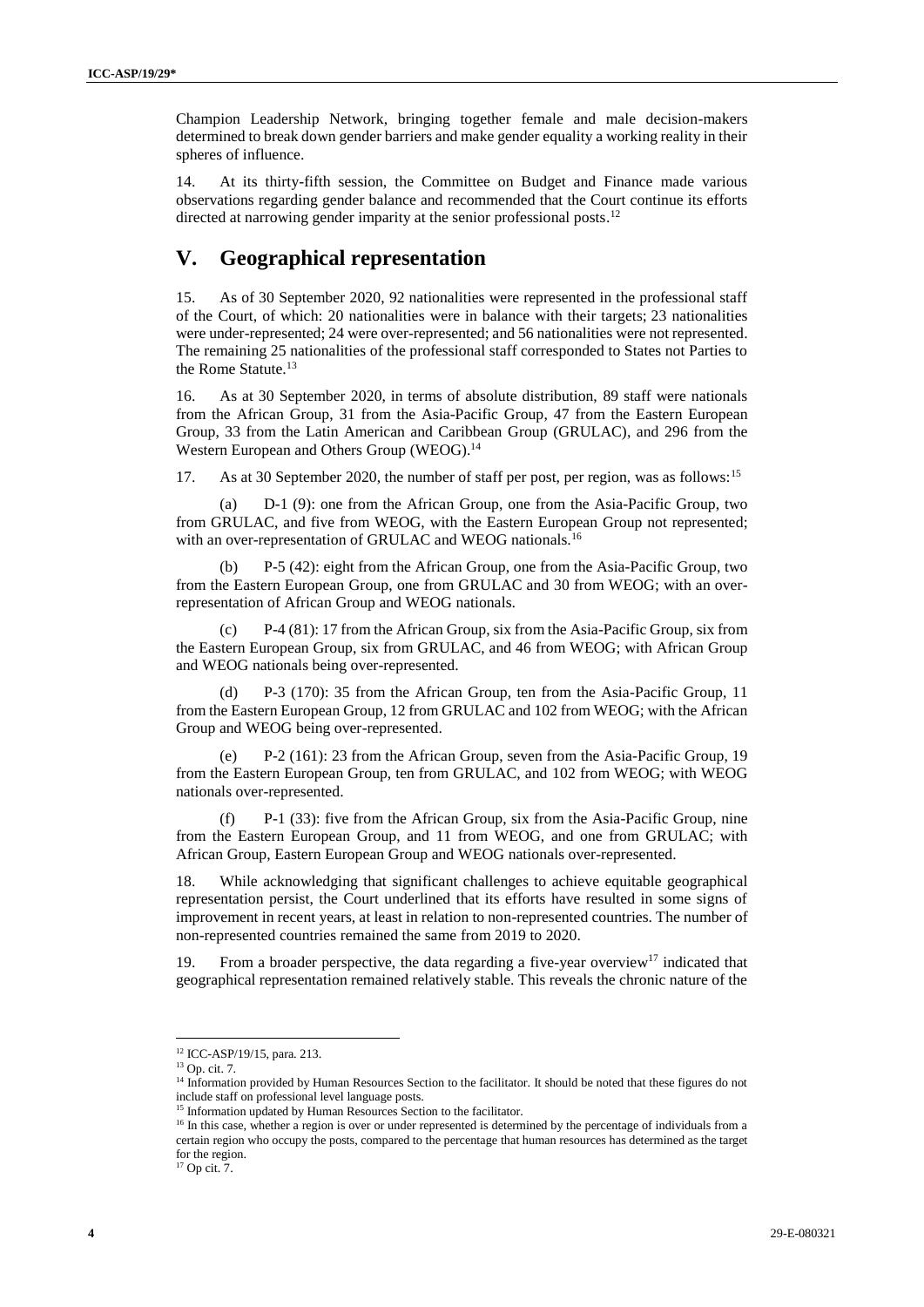imbalanced representation in the Court in respect to some countries and regions, in particular from Asia-Pacific and Latin American and the Caribbean.

### <span id="page-4-0"></span>**VI. Recruitment of nationals from non-States Parties**

20. In comparison to the previous report on geographical representation and gender balance, <sup>18</sup> in 2019, there was a net reduction of three staff from non-States Parties<sup>19</sup> since one staff member joined and four separated.

21. It was observed that recruiting nationals of non-States Parties can be more expensive than hiring nationals of States Parties. According to the practice and fundamental principles of the International Civil Service, as determined by the Administrative Tribunal of the International Labour Organization (ILOAT), all employees of the Court are entitled to exemption from taxation on salaries, emoluments and allowances paid by the Court. The estimated tax liability for 2019 was  $\epsilon$ 100 thousand, in relation to United States taxpayers on the payroll of the Court.<sup>20</sup>

22. The Registry has acknowledged the concerns raised by a number of delegations and the Committee regarding recruitment of nationals of non-States Parties and has communicated the Court's commitment to find ways to address the situation, including through its internal recruitment practices.

# <span id="page-4-1"></span>**VII. Measures to improve geographical representation**

23. The Court has informed States that it continued its outreach activities specifically directed at non- and under-represented States Parties, which included: (a) recognizing the importance of managing geographical representation of the Court's future talent pools through the Internship and Visiting Professional Programmes; (b) continuing to actively support and promote its Junior Professional Officer Programme in which three underrepresented States Parties participate and in which an additional under-represented State Party is expected to participate in 2020; (c) attending career fairs and other suitable events in non- and under-represented States; and (d) cooperating with the Public Information and Outreach Section to present career opportunities to groups of legal professionals from underrepresented and non-represented countries visiting the Court. 21

24. Other measures taken by the Court include: "(a) Vacancies continued to be advertised on various social media and platforms for international job vacancies; (b) All vacancy announcements were distributed in both working languages of the Court; (c) HR staff participated ex officio in all recruitment processes and assisted the panels in ensuring consideration of diversity at all stages of the recruitment cycle; (d) The Selection Review Board oversaw all recruitment; (e) Geographical diversity was ensured on all recruitment panels; (f) Updated information on geographical representation was disseminated to all recruitment panels; (g) Geographical representation was considered both at the shortlisting stage and when the decision as to the final selection of suitable candidates was made; (h) Geographical representation was considered for all types of appointments; (i) HR used social media to actively "source" qualified candidates from desirable profiles to improve the applicant pool; (j) During 2019, ImpactPool assisted in further increasing outreach efforts with a view to maximizing geographically diverse applicant pools; and (k) Key management personnel of the Court engaged in outreach activities alongside their regular travel and meetings. Geographical representation is considered an important agenda item with all travel and meetings with States and external stakeholders." 22

 $\overline{a}$ 

<sup>18</sup> ICC-ASP/18/26.

<sup>19</sup> ICC-ASP/19/4, para. 72.

 $^{20}$  Financial statements of the International Criminal Court for the year ended 31 December 2019 (ICC-ASP/19/12), item 13.2.

<sup>21</sup> ICC-ASP/19/4, para. 69.

<sup>22</sup> ICC-ASP/19/4. para. 70.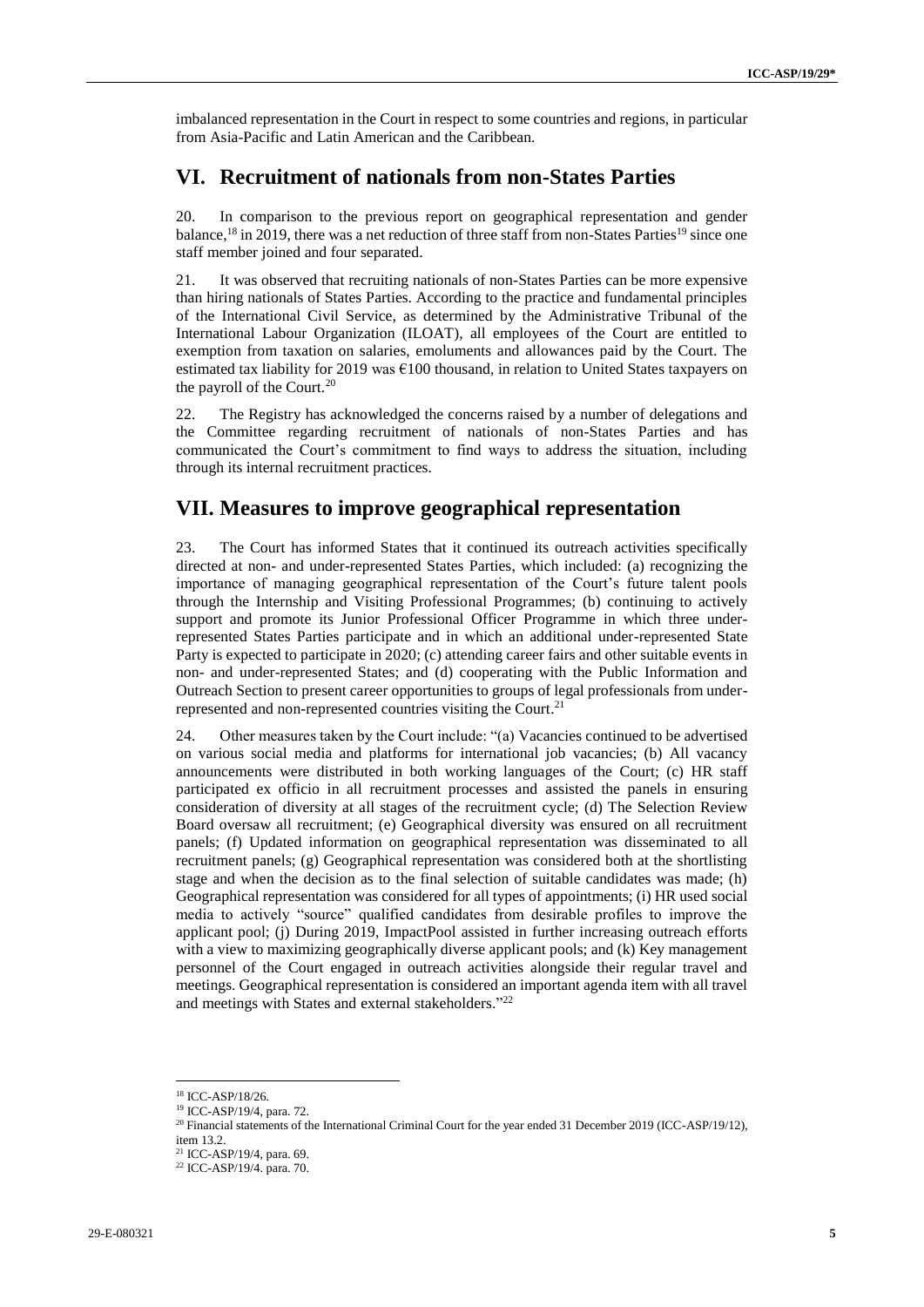25. It was noted that States still have a critical role in ensuring wider dissemination of the vacancy announcements, with a view to providing more geographically representative pools of candidates.

26. At its thirty-fifth session, the Committee on Budget and Finance reiterated its previous recommendations that the Court come back with a medium to long-term plan and welldefined objectives for addressing the situation regarding geographical representation. The Committee recommended that the Court continue its efforts to narrow the gap in geographical representation. Moreover, the Committee urged the Court to evaluate the effectiveness of the measures and activities already taken and report to the Committee at its thirty-sixth session.<sup>23</sup>

27. The Committee also recommended that, whenever any of the posts held by nationals from non-ratified States became vacant, the Court should try to fill them through the recruitment of candidates from non-represented and under-represented States.<sup>24</sup>

# <span id="page-5-0"></span>**VIII. Interns, JPOs and visiting professionals**

28. States indicated that geographical representation and gender balance was also desirable in the selection of interns, visiting professionals (IVPs) and Junior Professional Officers (JPOs). Interest was also expressed in the inter-relationship between these programmes and the actual recruitment of the Court, given that IVPs and JPOs are frequently potential candidates for professional postings. It was therefore noted that measures aimed at promoting equitable geographical distribution in these programmes could have a positive impact in the diversification of the pool of applicants for professional postings.

The Court confirmed that it sought to address some of the geographical representation challenges through the IVPs Programme since it is considered that a diverse group of qualified professionals in this programme will encourage more potentially eligible and interested candidates from those countries for the Court's staff positions, now and in the future. To make this programme accessible to all, the Court has implemented a trust fund based on voluntary donations to enable funded placements for persons from developing regions who are also from States Parties, and preferably those that are non- or underrepresented.

30. In 2018, 23 individual IVPs from Africa, Asia-Pacific, Eastern Europe and Latin American and the Caribbean region were funded by the Trust Fund. In 2019, no new individual IVPs have been funded by the Trust Fund. The Court has reinforced its fundraising efforts and urges the continued contribution and collaboration of States. Together with contributions received from staff members and elected officials, the Court will hopefully be able to fund new IVPs again in 2021.

31. The Court advised that it had once again coordinated the implementation of the Legal Professional Programme (LPP), with funding from the European Commission. In 2019 the LPP saw placements for eight participants: six from developing regions and three from nonrepresented States Parties. 25

# **IX. Conclusions**

32. States Parties and civil society have an interest in being kept updated regarding the fluctuations of staffing at the Court, from the perspective of geographical representation and gender balance. It was stressed that a fair representation of male and female staff and equitable geographical distribution benefits the Court by ensuring diversity of perspective which, internally, increases the creativity in the work environment and, externally, remains crucial to address perception challenges and advance the universality of the Rome Statute.

33. There is an overall balance in terms of gender with female staff slightly underrepresented. Still, there is a severe imbalance of women in the upper echelons. The Court should continue its efforts to narrow this gap and report on its activities in this regard.

 $\overline{a}$ <sup>23</sup> ICC-ASP/19/15, para. 213.

<sup>24</sup> ICC-ASP/19/15, para. 210.

<sup>25</sup> ICC-ASP/19/4, para. 121.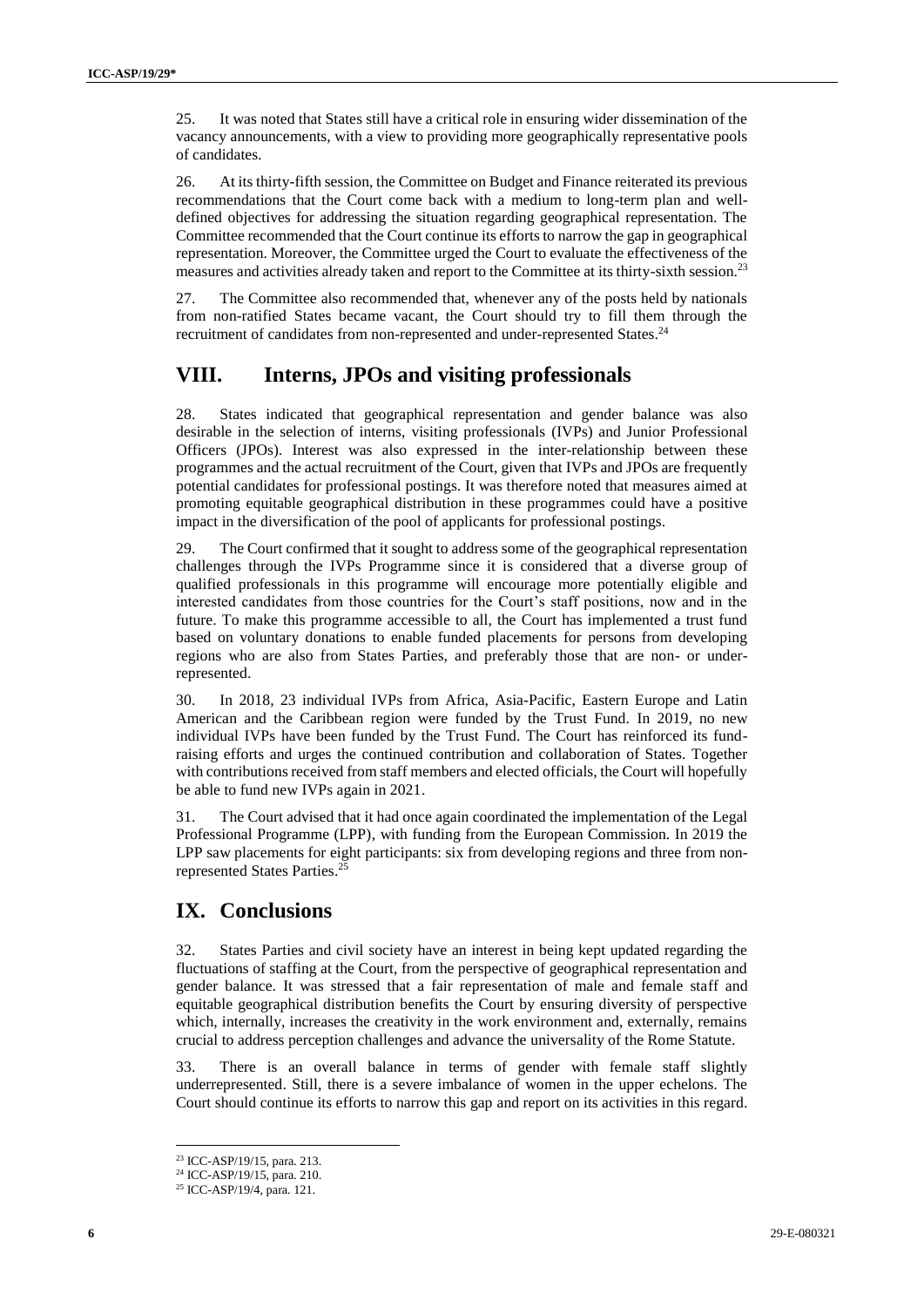34. Regarding geographical representation, there is a persistent and chronic imbalance in respect of some countries and regions. There are also some nationalities from overrepresented groups that are under-represented in the Court's staff. Some States that rank among the highest contributors to the Court's budget are severely under-represented.

35. Many States indicated that the issue of nationals of non-States Parties being recruited to the Court's staff should be examined in conjunction with the current challenges of achieving equitable geographic representation.

36. More efforts should be undertaken by the Court and the Assembly to ensure the visibility of employment opportunities and the application of qualified candidates from nonand under-represented countries and regions. The proactive role of the States Parties in question remains crucial to supporting the Court, inter alia, by helping to reach a pool of qualified candidates from non- and under-represented countries.

# <span id="page-6-1"></span><span id="page-6-0"></span>**X. Recommendations**

## **A. To the Court**

37. The chronic imbalance in geographical representation, as well as that of women in senior levels, requires that the Court redouble its efforts in addressing this situation, in particular efforts should be made to identify, reach and recruit women qualified for seniorlevel positions, as well as to support the career advancement within the Court of female staff.

38. The Court should continue prioritizing outreach activities, in order to target potential candidates from non- and under-represented countries, especially developing ones, for internship, JPO and visiting professional programmes, including by encouraging voluntary contributions to the corresponding fund. Information on geographical and gender balance regarding these programmes should continue to be made available to the Assembly.

39. Vacancy announcements should:

(a) continue to be advertised through the Court's website and its social media profiles, as well as circulated via periodicals and publications, in particular in those with circulation in countries that are non- or under-represented;

(b) be regularly informed to the Assembly, in order to assist States Parties and civil society organizations in further disseminating them; and

(c) be circulated at least in both working languages of the Court.

40. All personnel policies, procedures and hiring practices should remain under review and improvement, and the Court should continue to apply and strengthen its recruitment policies to foster the selection of qualified candidates from non- and under-represented countries, in particular developing ones, including through the dissemination and full implementation of its Administrative Instruction on Staff Selection, which includes a provision granting qualified candidates from non- and under-represented States Parties priority for the purpose of short-listing.

41. The Court should address, within a reasonable timeframe, the issue related to the possibility of freezing the hiring of nationals of States that are not Parties to the Rome Statute, as repeatedly recommended by the Committee.

42. The Court should continue gathering, monitoring, analyzing and reporting data of female applicants and applicants from non- and under-represented countries, in particular from developing ones, in order to identify the specific challenges they face in successfully acquiring positions at the Court.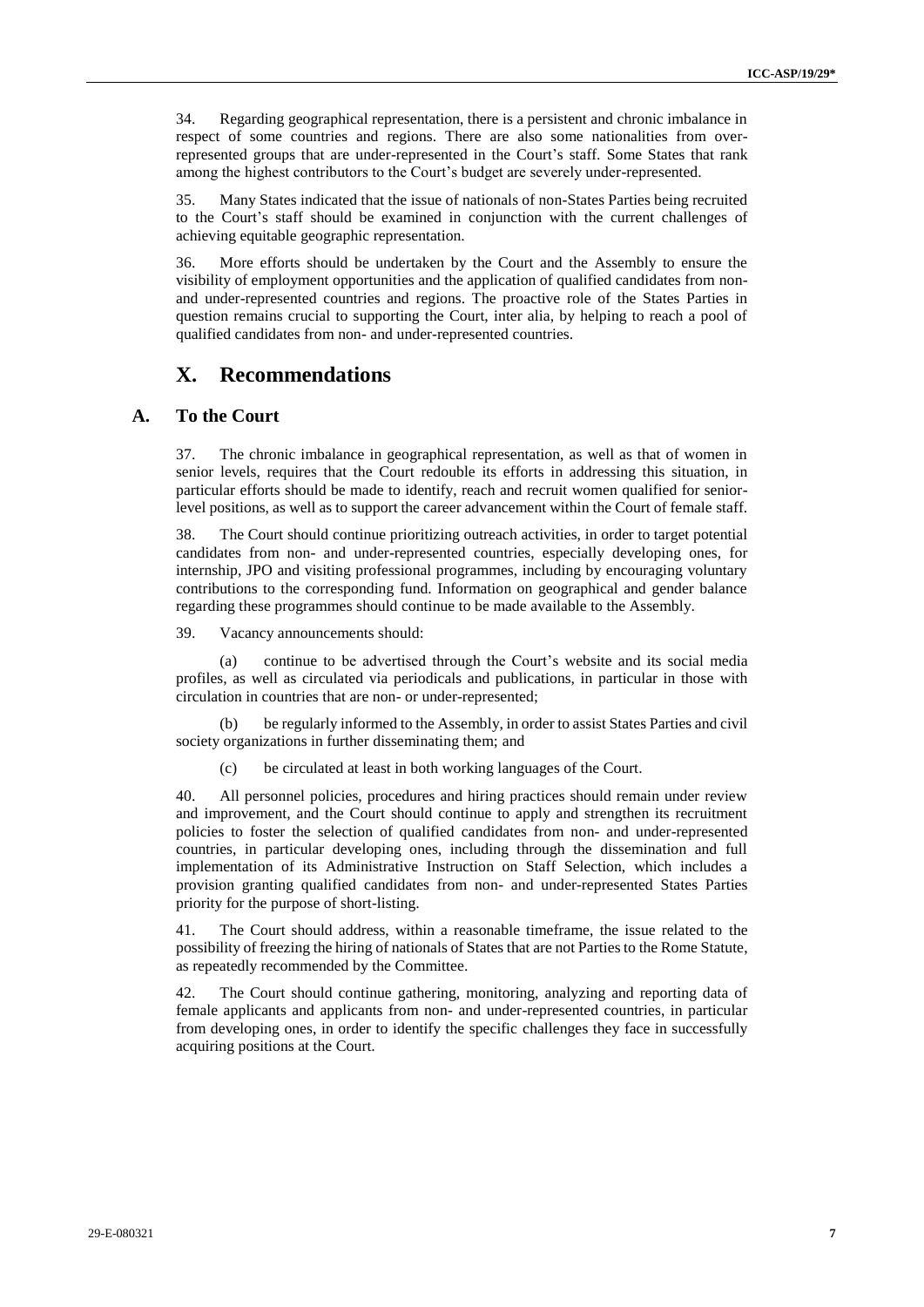#### **B. To the Assembly and States Parties**

<span id="page-7-0"></span>43. The chronic imbalance in geographical representation, as well as that of women in senior levels, requires redoubled efforts by States Parties.

44. States Parties engaging with the Court with respect to the JPO programmes should also consider providing financing for participants from non- and under-represented regions, in particular from developing countries.

45. States Parties should consider providing funding to cover stipends for participants from non- and under-represented regions, in particular from developing countries, in the internship and visiting professional programmes.

46. States Parties, especially those non- and under-represented, should develop targeted strategies to support the dissemination of Court vacancies to their national institutions and organizations, as appropriate, including universities, professional associations and chambers and judicial institutions.

47. The Bureau should engage in consultations to identify partners that could promote capacity-building in non- and under-represented countries or regions, in order to generate pools of qualified applicants at the Court, and interested States Parties are encouraged to provide financial support to civil society and institutions undertaking such capacity-building.

48. States Parties are encouraged to use the geographical representation and gender balance facilitation as focal point to address any concerns in relation to staff representation and balance.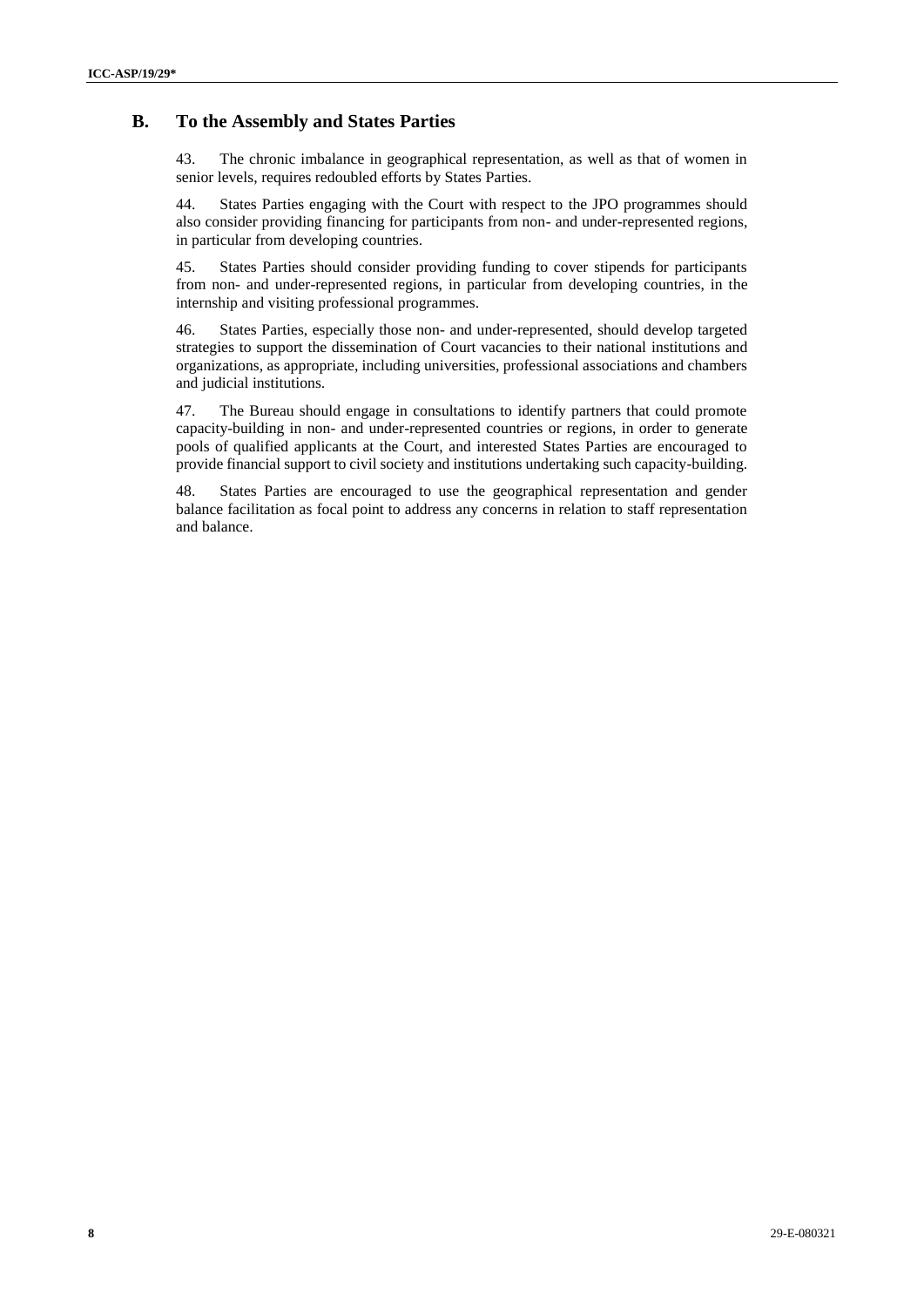#### <span id="page-8-0"></span>**Annex**

#### **Proposed text for inclusion in the omnibus resolution**

#### **A. Language for the omnibus resolution on recruitment of staff**

*Replace paragraphs 118 to 125 of the omnibus resolution adopted at the eighteenth session of the Assembly (ICC-ASP/18/Res.6) with the following text:*

Takes note of the Court's report on Human Resources Management,<sup>1</sup> and requests the Court to further strengthen its efforts, in the recruitment of staff, to seek equitable geographical representation with a particular focus on candidates from non-represented and underrepresented States Parties, gender balance and the highest standards of efficiency, competency and integrity, as well as to seek expertise on specific issues, including, but not limited to, trauma-related psycho-social needs and violence against women or children, and *encourages* further progress in this regard;

*Calls* upon the Court to report the outcome of its efforts to seek equitable geographical representation with a particular focus on candidates from non-represented and underrepresented States Parties and gender balance to the Assembly at its twentieth session, including, but not limited to, improvements in the recruitment process and annual recruitment data;

*Takes note* of the continued dialogue between the Court and the Bureau with regard to ensuring equitable geographical representation and gender balance in the recruitment of staff members, and *welcomes* the report of the Bureau and its recommendations;<sup>2</sup>

*Urges* States Parties to undertake efforts to identify and enlarge pools of potential applicants to the Court's professional positions from States Parties from non- and underrepresented regions and countries, including through the financing by the Assembly of the Court's internship and visiting professional programmes, and by States Parties of Junior Professional Officer (JPO) programmes, through targeted outreach initiatives and through the dissemination among relevant national institutions and organizations of the Court's vacancies;

*Welcomes* the establishment by the Court of a programme to fund, through voluntary contributions, the placement of interns and visiting professionals from developing regions with a particular focus on candidates from non-represented and under-represented States Parties, *welcomes* the voluntary contributions received thus far and *calls upon* States Parties to contribute to this programme;

*Requests* the Court to further devise mechanisms that can ensure in a more sustainable and systematic manner the funding of placements of interns and visiting professionals from developing regions, and further requests the Court to explore and propose modalities for implementing Junior Professional Officer (JPO) programmes for candidates from non- and under-represented States Parties, particularly from developing regions, to be funded through voluntary contributions;

*Requests* the Court to look into measures to introduce a rotation policy at the ICC and *further requests* the Court to report the outcome to the Assembly;

*Welcomes* the Registry Strategic Plan for 2019-2021 and its three-year programme of action to improve the geographical representation and gender balance as one of the Registry´s priorities;

*Takes note* of the report of the Independent Expert Review of the International Criminal Court and the Rome Statute System, 3 and *notes* that the facilitation on geographical representation and gender balance will consider recommendations falling within its ambit.

<sup>1</sup> ICC-ASP/19/4.

<sup>2</sup> ICC-ASP/19/29.

<sup>3</sup> ICC-ASP/19/16.